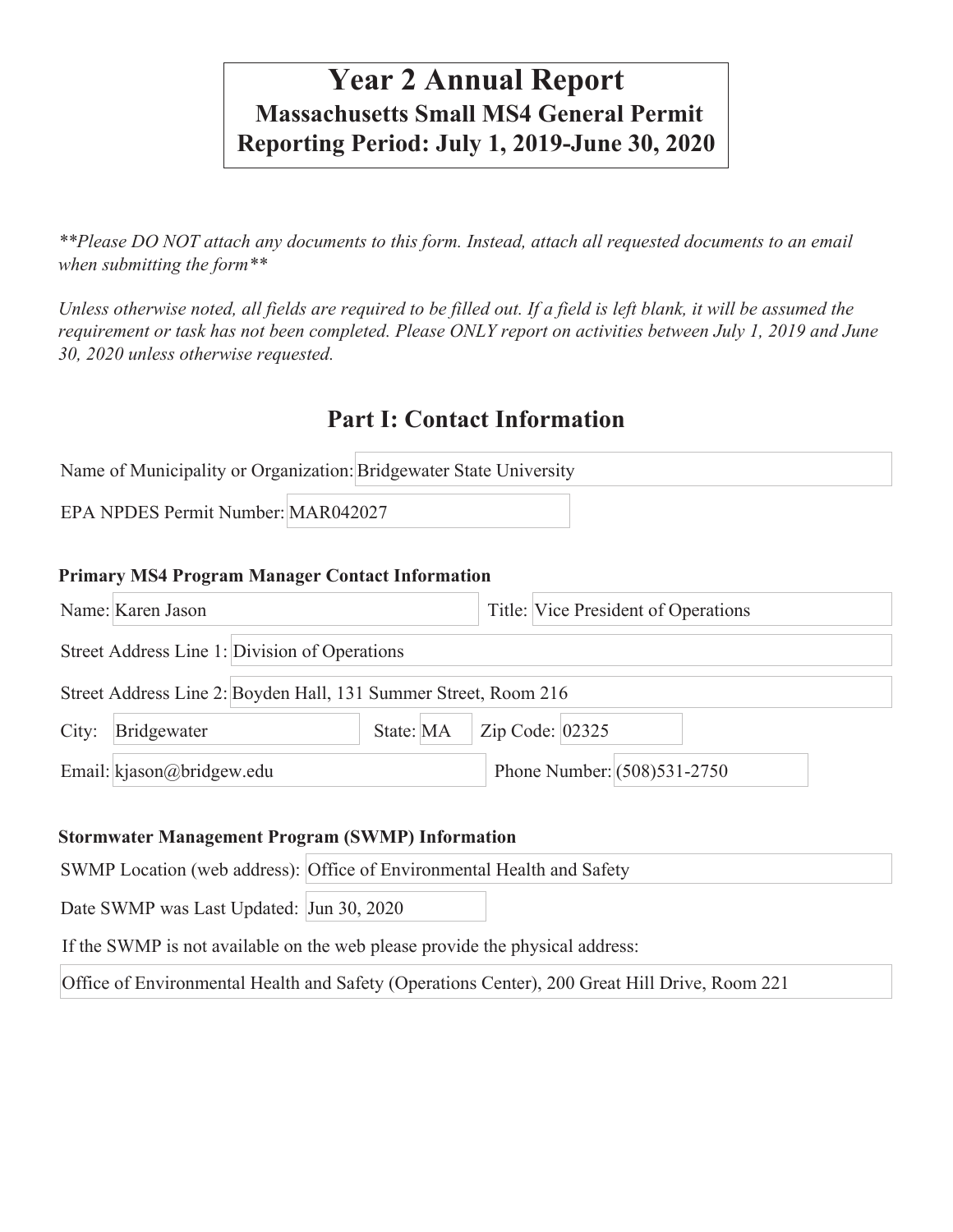## **Part II: Self-Assessment**

*First, in the box below, select the impairment(s) and/or TMDL(s) that are applicable to your MS4. Make sure you are referring to the most recent EPA approved Section 303(d) Impaired Waters List which can be found here: <https://www.epa.gov/tmdl/region-1-impaired-waters-and-303d-lists-state>* 

| Impairment(s)      |                                           |          |                                          |                                    |
|--------------------|-------------------------------------------|----------|------------------------------------------|------------------------------------|
|                    | $\boxtimes$ Bacteria/Pathogens            | Chloride | $\boxtimes$ Nitrogen                     | Phosphorus                         |
|                    | Solids/Oil/Grease (Hydrocarbons)/Metals   |          |                                          |                                    |
| $\mathbf{TMDL(s)}$ |                                           |          |                                          |                                    |
| In State:          | <b>Assabet River Phosphorus</b>           |          | $\boxtimes$ Bacteria and Pathogen        | Cape Cod Nitrogen                  |
|                    | <b>Charles River Watershed Phosphorus</b> |          | Lake and Pond Phosphorus<br>$\mathbf{I}$ |                                    |
| $Out$ of State:    | $\Box$ Bacteria/Pathogens                 | Metals   | $\Box$ Nitrogen                          | Phosphorus                         |
|                    |                                           |          |                                          | <b>Clear Impairments and TMDLs</b> |
|                    |                                           |          |                                          |                                    |

*Next, check off all requirements below that have been completed. By checking each box you are certifying that you have completed that permit requirement fully. If you have not completed a requirement leave the box unchecked. Additional information will be requested in later sections.* 

#### Year 2 Requirements

- $\boxtimes$  Completed Phase I of system mapping
- $\boxtimes$  Developed a written catchment investigation procedure and added the procedure to the SWMP
- Developed written procedures to require the submission of as-built drawings and ensure the long term operation and maintenance of completed construction sites and added these procedures to the SWMP
- $\boxtimes$  Enclosed or covered storage piles of salt or piles containing salt used for deicing or other purposes
- Developed written operations and maintenance procedures for parks and open space, buildings and  $\mathbb{R}$  foothings and  $\mathbb{R}$ facilities, and vehicles and equipment and added these procedures to the SWMP
- Developed an inventory of all permittee owned facilities in the categories of parks and open space, buildings and facilities, and vehicles and equipment and added this inventory to the SWMP
- $\boxtimes$  Completed a written program for MS4 infrastructure maintenance to reduce the discharge of pollutants

Developed written SWPPPs, included in the SWMP, for all of the following permittee owned or

 $\boxtimes$  operated facilities: maintenance garages, public works yards, transfer stations, and other waste handling facilities where pollutants are exposed to stormwater

*Optional:* If you would like to describe progress made on any incomplete requirements listed above, provide any additional information, and/or if any of the above year 2 requirements could not be completed due to the impacts of COVID-19, please identify the requirement that could not be completed, any actions taken to attempt to complete the requirement, and reason the requirement could not be completed below: The draft Post-Construction Stormwater Management in New Development and Redevelopment policy has

been developed and reflects all permit requirements and the proposed modified permit language from June 2020. BSU is in the process of finalizing and formally adopting the written policy.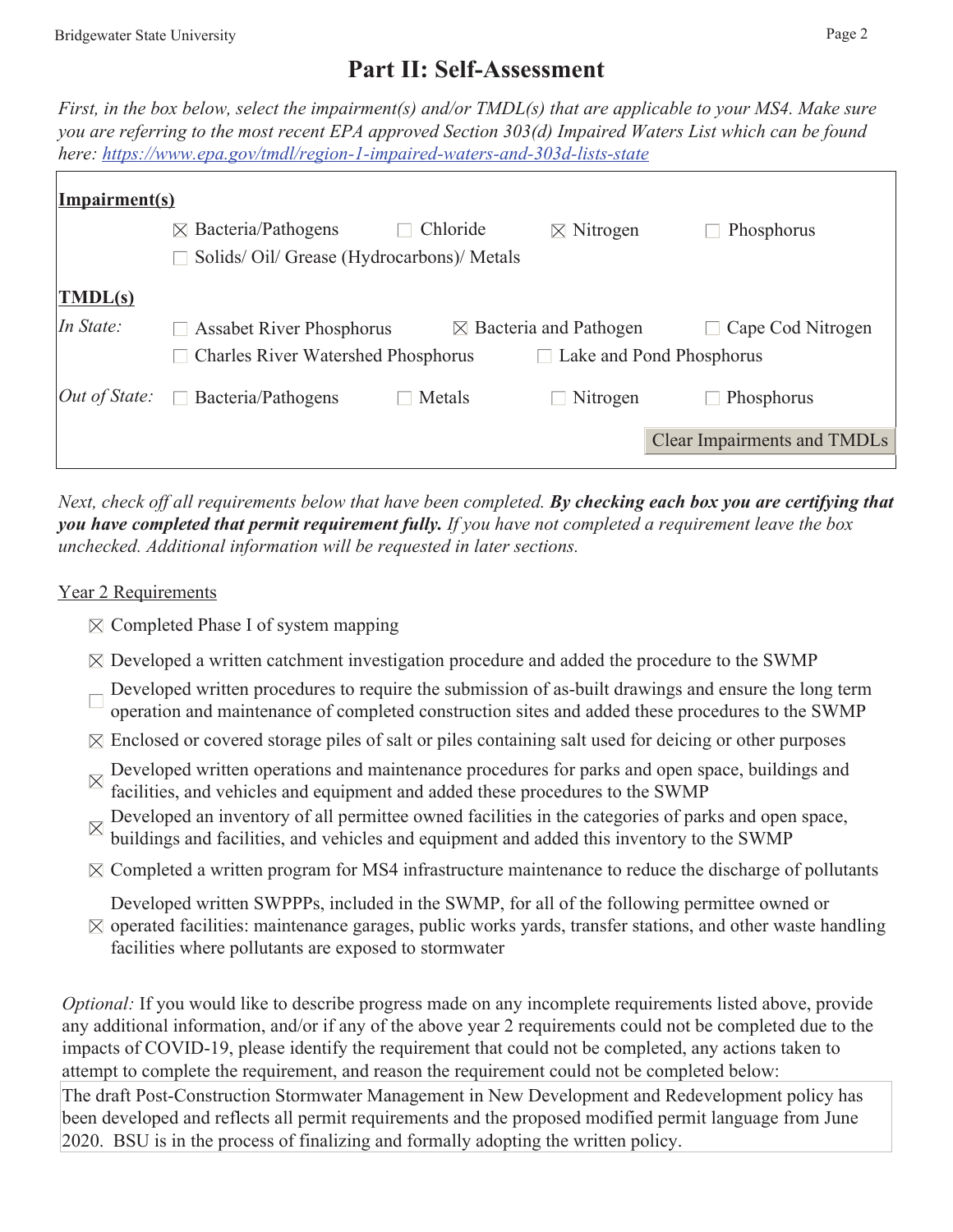#### Annual Requirements

- Provided an opportunity for public participation in review and implementation of SWMP and complied with State Public Notice requirements
- $\boxtimes$  Kept records relating to the permit available for 5 years and made available to the public
- The SSO inventory has been updated, including the status of mitigation and corrective measures implemented
	- $\circ$  This is not applicable because we do not have sanitary sewer
	- This is not applicable because we did not find any new SSOs
	- $\circ$  The updated SSO inventory is attached to the email submission
	- $\circ$  The updated SSO inventory can be found at the following website:
- Properly stored and disposed of catch basin cleanings and street sweepings so they did not discharge to receiving waters
- $\boxtimes$  Provided training to employees involved in IDDE program within the reporting period
- $\Box$  All curbed roadways were swept at least once within the reporting period
- $\boxtimes$  Updated outfall and interconnection inventory and priority ranking as needed

*Optional:* If you would like to describe progress made on any incomplete requirements listed above, provide any additional information, and/or if any of the above annual requirements could not be completed due to the impacts of COVID-19, please identify the requirement that could not be completed, any actions taken to attempt to complete the requirement, and reason the requirement could not be completed below:

Several catch basins were informally inspected during site visits to refine system mapping and to screen each outfall and interconnection for dry weather sampling. However, due to shifting priorities of Facilities Management staff as a result of COVID-19, the naming convention of system structures could not be finalized and formal inspections of catch basins could not be completed this spring. As a result no catch basins were flagged for cleaning within the reporting period.

The Town of Bridgewater routinely sweeps streets as part of its annual roadway maintenance program. The majority of streets on BSU's campus are owned by the Town of Bridgewater. Campus parking lots are regularly inspected and cleaned for trash by Facilities Management. BSU was unable to confirm that all curbed roadways on campus were swept according to the Town of Bridgewater's typical annual roadway maintenance program. BSU was unable to schedule a meeting with the Town of Bridgewater in year 2 to coordinate sweeping efforts. BSU will attempt to meet with the Town in year 3.

**Bacteria/ Pathogens** (Combination of Impaired Waters Requirements and TMDL Requirements as Applicable)

## Annual Requirements

## *Public Education and Outreach\**

- Annual message was distributed encouraging the proper management of pet waste, including noting any existing ordinances where appropriate
- Permittee or its agents disseminated educational material to dog owners at the time of issuance or renewal of dog license, or other appropriate time
- Provided information to owners of septic systems about proper maintenance in any catchment that discharges to a water body impaired for bacteria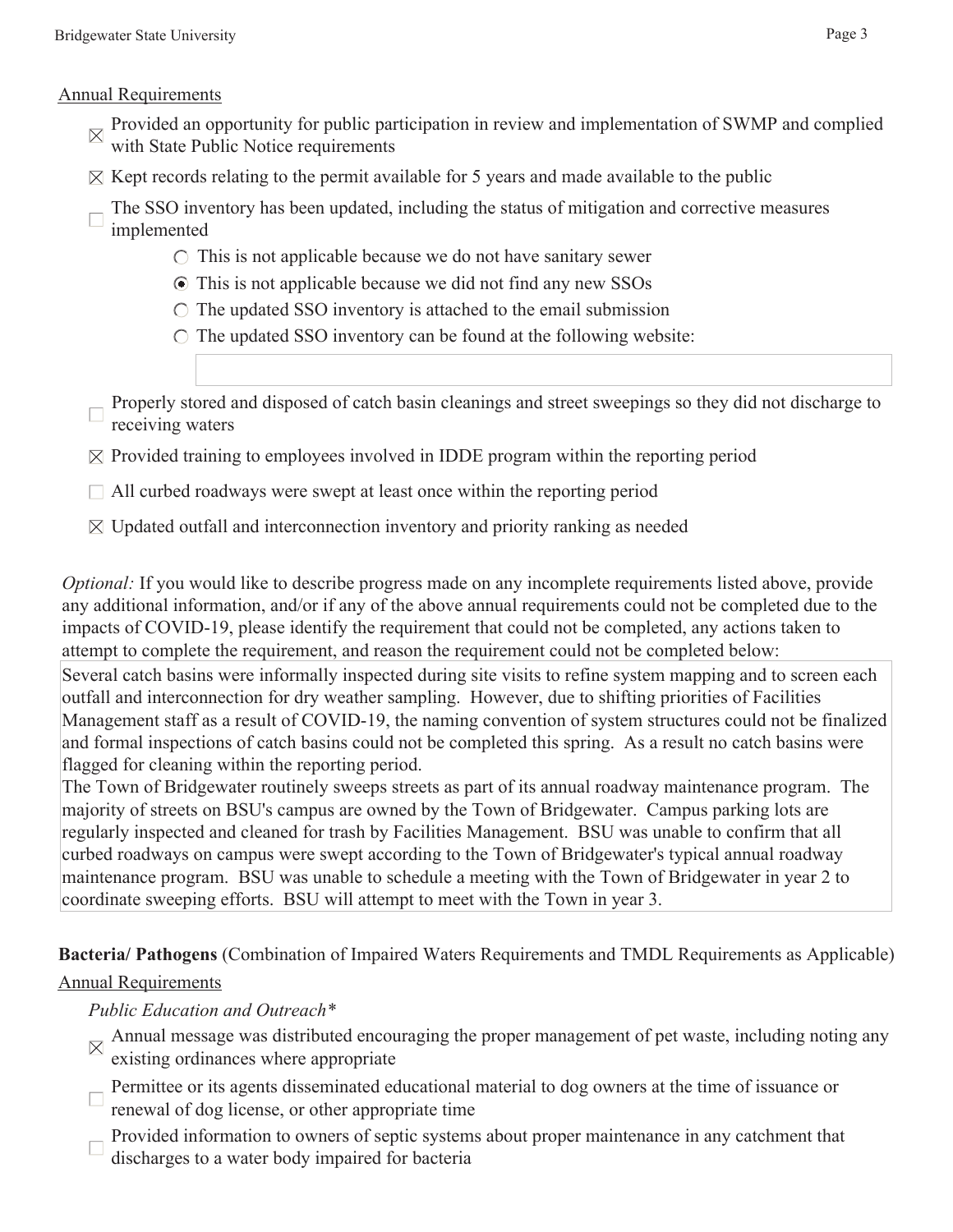*\* Public education messages can be combined with other public education requirements as applicable (see Appendix H and F for more information)* 

*Optional:* If you would like to describe progress made on any incomplete requirements listed above or provide any additional details, please use the box below:

BSU has a formalized Pet Policy and requires all new pet owners on campus to sign the Pet Policy. This past fall, BSU installed 5 pet waste management stations at walking trails on campus with educational messaging displayed on signage at the stations.

There are no septic systems on campus. The entire campus is on the Town of Bridgewater sewer system.

## **Chloride**

Annual Requirements

*Public Education and Outreach* 

Included an annual message in November/ December to private road salt applicators and commercial  $\Box$  industrial site owners on the proper storage and application rates of winter deicing material, along with the steps that can be taken to minimize salt use and protect local waterbodies

*Optional:* If you would like to describe progress made on any incomplete requirements listed above or provide any additional details, please use the box below:

The Chloride requirements are not applicable for BSU.

**Nitrogen** (Combination of Impaired Waters Requirements and TMDL Requirements as Applicable)

## Annual Requirements

 *Public Education and Outreach\** 

- $\mathbb{R}$  Distributed an annual message in the spring (April/May) that encourages the proper use and disposal of grass clippings and encourages the proper use of slow-release fertilizers
- $\boxtimes$  Distributed an annual message in the summer (June/July) encouraging the proper management of pet waste, including noting any existing ordinances where appropriate
- Distributed an annual message in the fall (August/September/October) encouraging the proper disposal of leaf litter

*\* Public education messages can be combined with other public education requirements as applicable (see Appendix H and F for more information)* 

## *Good Housekeeping and Pollution Prevention for Permittee Owned Operations*

Increased street sweeping frequency of all municipal owned streets and parking lots subject to Permit part 2.3.7.a.iii.(c) to a minimum of two times per year (spring and fall)

## *Potential structural BMPs*

Any structural BMPs listed in Table 3 of Attachment 1 to Appendix H already existing or installed in the regulated area by the permittee or its agents was tracked and the nitrogen removal by the BMP was

- $\boxtimes$  estimated consistent with Attachment 1 to Appendix H. The BMP type, total area treated by the BMP, the design storage volume of the BMP and the estimated nitrogen removed in mass per year by the BMP were documented.
	- The BMP information is attached to the email submission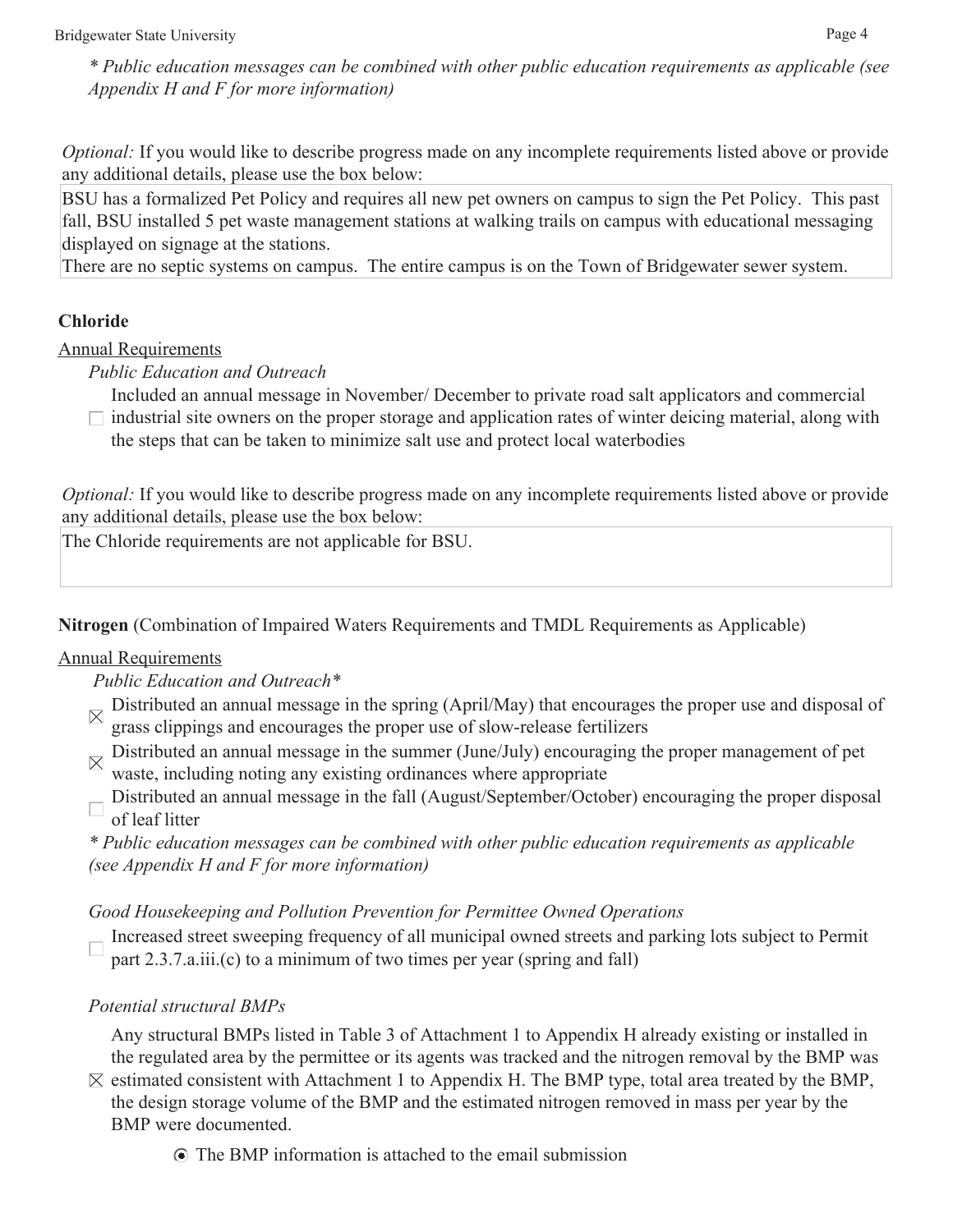$\circ$  The BMP information can be found at the following website:

*Optional:* If you would like to describe progress made on any incomplete requirements listed above or provide any additional details, please use the box below:

The annual message in the fall encouraging the proper disposal of leaf litter was not formally distributed to staff; however, BSU's Facilities Maintenance Grounds crew handles all leaf collection and disposal on campus following BSU standard operating procedures.

The Town of Bridgewater routinely sweeps streets as part of its annual roadway maintenance program. The majority of streets on BSU's campus are owned by the Town of Bridgewater. Campus parking lots are regularly inspected and cleaned for trash by Facilities Management. BSU was unable to confirm that all curbed roadways on campus were swept this past fall and spring according to the Town of Bridgewater's typical annual roadway maintenance program. BSU was unable to schedule a meeting with the Town of Bridgewater in year 2 to coordinate sweeping efforts. BSU will attempt to meet with the Town in year 3. The nitrogen removal for each structural BMP was estimated using current permit guidance and the supplemental guidance included with the 2020 proposed permit modifications.

**Phosphorus** (Combination of Impaired Waters Requirements and TMDL Requirements as Applicable)

## Annual Requirements

### *Public Education and Outreach\**

- Distributed an annual message in the spring (April/May) encouraging the proper use and disposal of grass clippings and encouraging the proper use of slow-release and phosphorus-free fertilizers
- Distributed an annual message in the summer (June/July) encouraging the proper management of pet waste, including noting any existing ordinances where appropriate
- Distributed an annual message in the fall (August/September/October) encouraging the proper disposal of leaf litter

*\* Public education messages can be combined with other public education requirements as applicable (see Appendix H and F for more information)* 

## *Good Housekeeping and Pollution Prevention for Permittee Owned Operations*

Increased street sweeping frequency of all municipal owned streets and parking lots subject to Permit part 2.3.7.a.iii.(c) to a minimum of two times per year (spring and fall)

## *Potential structural BMPs*

Any structural BMPs already existing or installed in the regulated area by the permittee or its agents was tracked and the phosphorus removal by the BMP was estimated consistent with Attachment 3 to Appendix F. The BMP type, total area treated by the BMP, the design storage volume of the BMP and the estimated phosphorus removed in mass per year by the BMP were documented.

- $\circ$  The BMP information is attached to the email submission
- $\circ$  The BMP information can be found at the following website:

*Optional:* If you would like to describe progress made on any incomplete requirements listed above or provide any additional details, please use the box below:

The Phosphorus requirements are not applicable for BSU.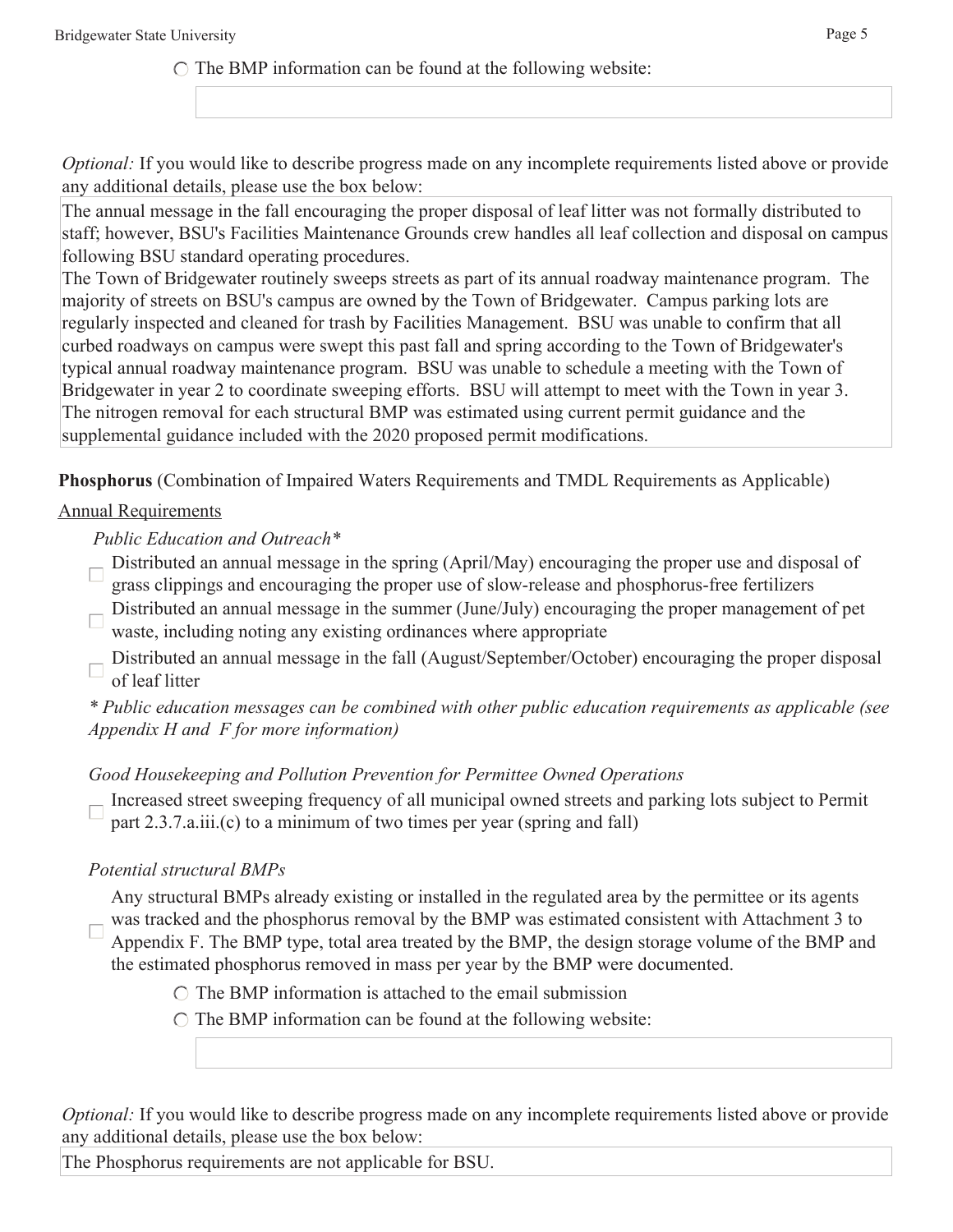#### **Solids, Oil and Grease (Hydrocarbons), or Metals**

#### Annual Requirements

*Good Housekeeping and Pollution Prevention for Permittee Owned Operations* 

Increased street sweeping frequency of all municipal owned streets and parking lots to a schedule that targets areas with potential for high pollutant loads

Prioritized inspection and maintenance for catch basins to ensure that no sump shall be more than 50

 $\Box$  percent full; Cleaned catch basins more frequently if inspection and maintenance activities indicated excessive sediment or debris loadings

*Optional:* If you would like to describe progress made on any incomplete requirements listed above or provide any additional details, please use the box below:

The Solids, Oil and Grease (Hydrocarbons), or Metals requirements are not applicable for BSU.

#### **Charles River Watershed Phosphorus TMDL**

 $\Box$  Completed Legal Analysis

*Optional:* If you would like to describe progress made on any incomplete requirements listed above or provide any additional details, please use the box below:

The Charles River Watershed Phosphorus TMDL requirements are not applicable for BSU.

#### **Lake and Pond Phosphorus TMDL**

 $\Box$  Completed Legal Analysis

*Optional:* If you would like to describe progress made on any incomplete requirements listed above or provide any additional details, please use the box below:

The Lake and Pond Phosphorus TMDL requirements are not applicable for BSU.

*Optional:* Use the box below to provide any additional information you would like to share as part of your self-assessment: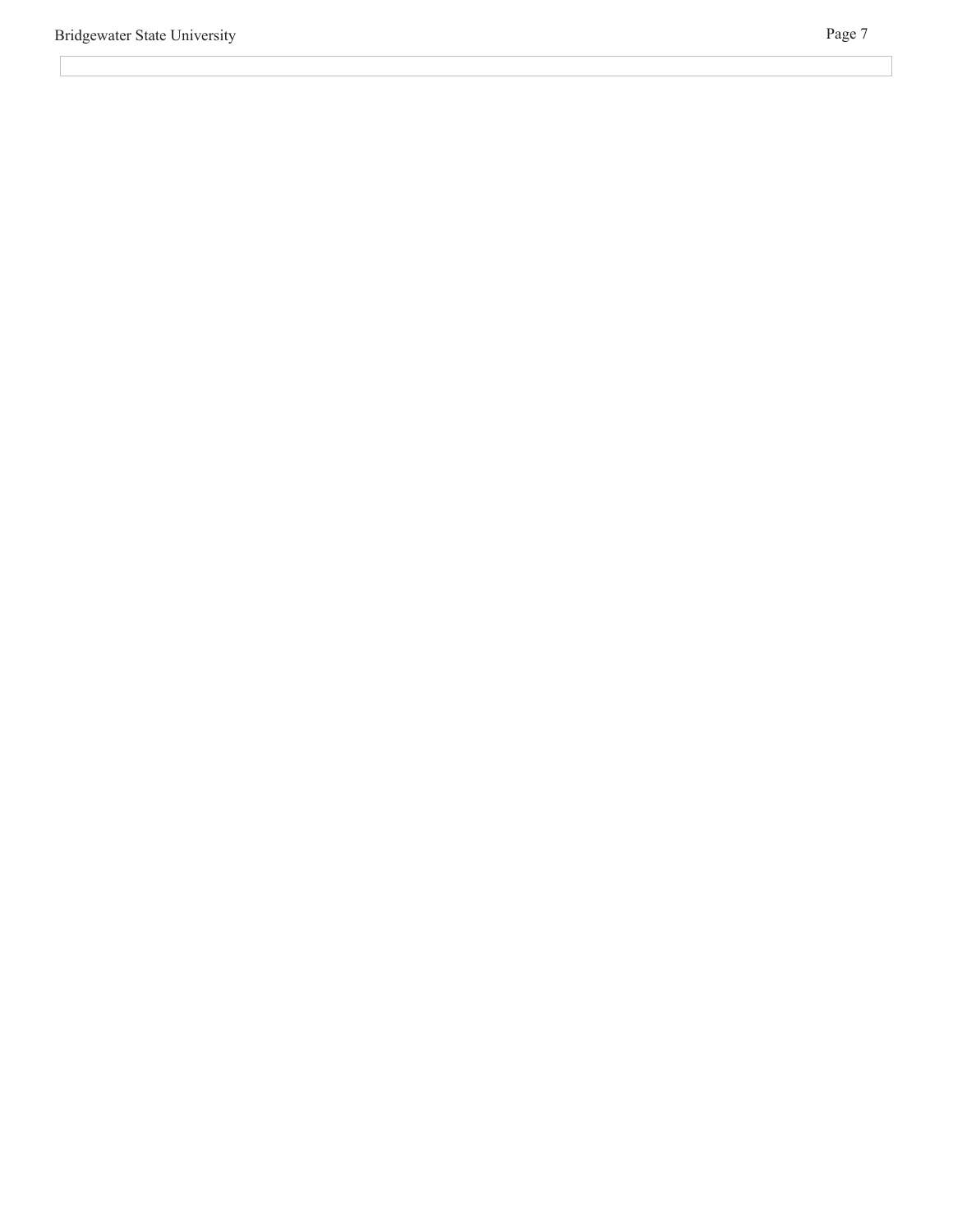# **Part III: Receiving Waters/Impaired Waters/TMDL**

Have you made any changes to your lists of receiving waters, outfalls, or impairments since the NOI was submitted?

- Yes
- No

If yes, describe below, including any relevant impairments or TMDLs: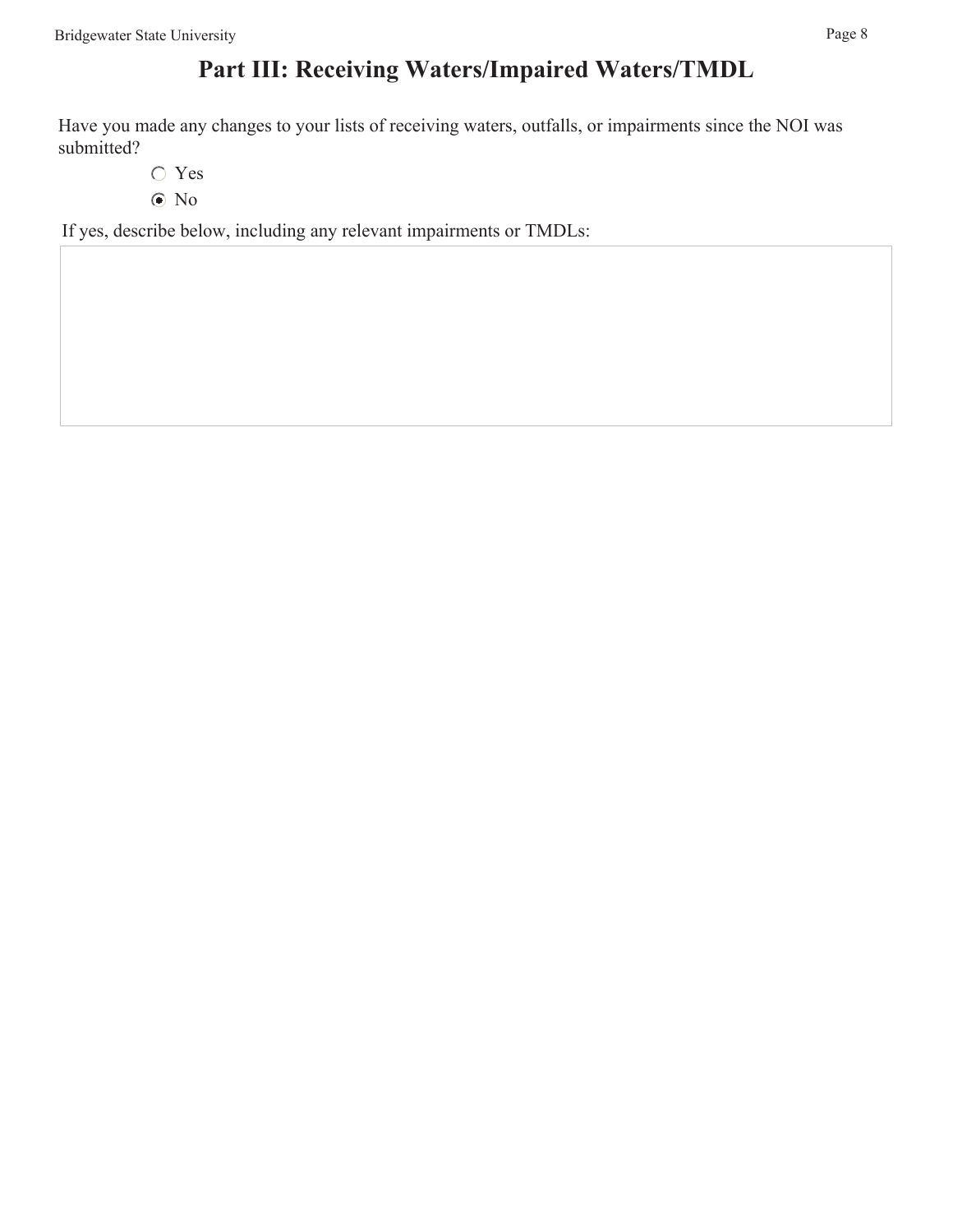## **Part IV: Minimum Control Measures**

*Please fill out all of the metrics below. If applicable, include in the description who completed the task if completed by a third party.* 

## **MCM1: Public Education**

Number of educational messages completed **during this reporting period**: 6

*Below, report on the educational messages completed during this reporting period. For the measurable goal(s) please describe the method/measures used to assess the overall effectiveness of the educational program.* 

#### **BMP:Electronic Brochures/Handouts**

Message Description and Distribution Method:

Email and pamphlets with educational material on pathogen-related maintenance practices for stormwater management sent in BSU's Community Announcements to all faculty and staff.

Targeted Audience: Faculty and staff (due to COVID-19, students were no longer on campus)

Responsible Department/Parties: EH&S - Patricia Delaney

Measurable Goal(s):

Inspection of campus grounds during routine maintenance by Facilities Management staff will be used to assess the overall effectiveness of the educational program.

Message Date(s): 5/19/20 and 5/21/20

| Message Completed for: | Appendix F Requirements $\boxtimes$ | Appendix H Requirements $\boxtimes$ |
|------------------------|-------------------------------------|-------------------------------------|
|------------------------|-------------------------------------|-------------------------------------|

| Was this message different than what was proposed in your NOI? Yes $\bigcirc$ No $\bigcirc$ |  |  |  |
|---------------------------------------------------------------------------------------------|--|--|--|
|---------------------------------------------------------------------------------------------|--|--|--|

If yes, describe why the change was made:

#### **BMP:Electronic Brochures/Handouts**

Message Description and Distribution Method:

Email and pamphlets with educational material on nitrogen-related maintenance practices for stormwater management sent in BSU's Community Announcements to all Facilities Maintenance Grounds staff

Targeted Audience: Facilities Management Grounds staff

Responsible Department/Parties: EH&S - Patricia Delaney

Measurable Goal(s):

Targeted inspections by Facilities Management senior personnel will be used to assess the overall effectiveness of the educational program.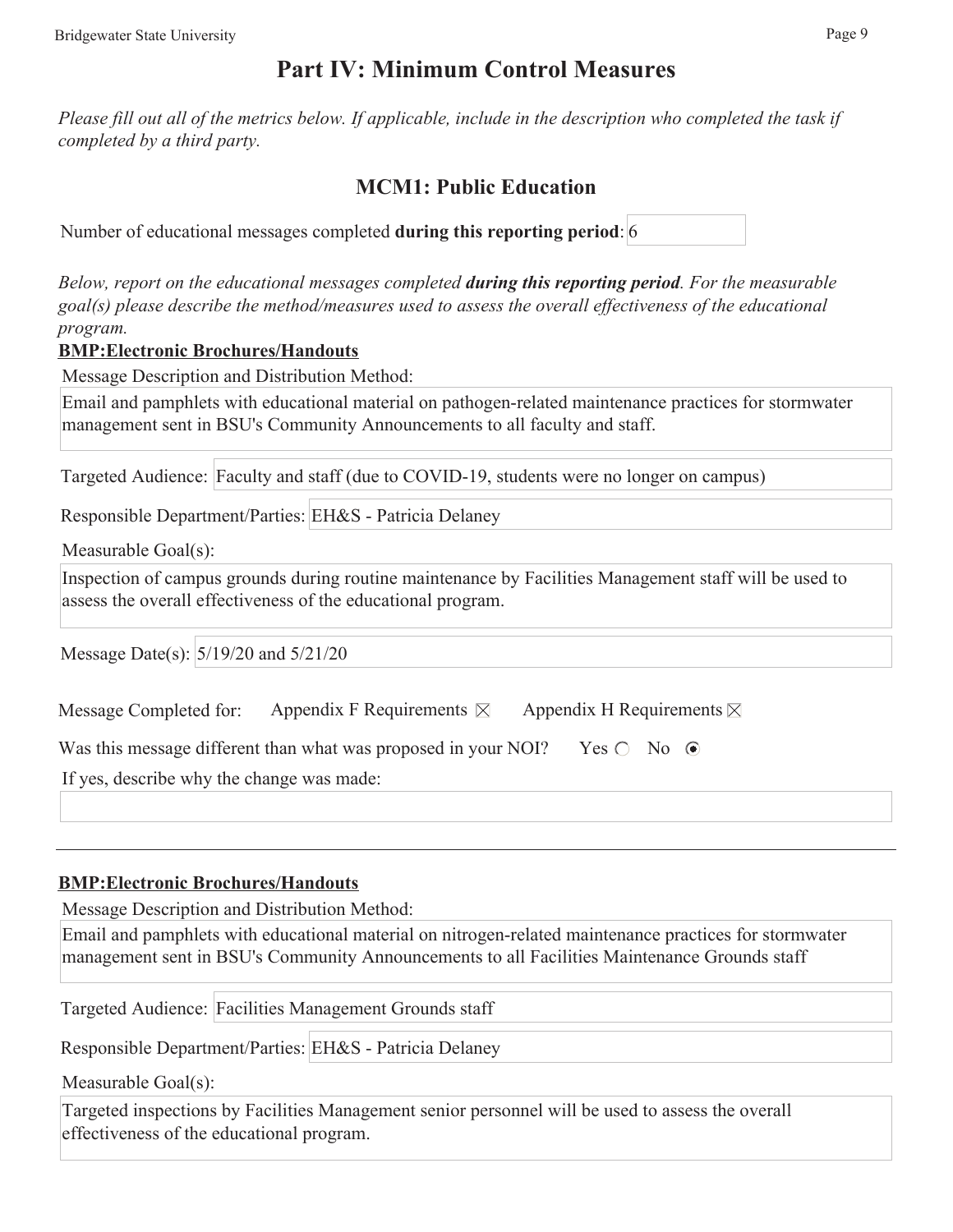| <b>Bridgewater State University</b>                                                                                                                                                                                                                                                                                                                                 | Page 10 |
|---------------------------------------------------------------------------------------------------------------------------------------------------------------------------------------------------------------------------------------------------------------------------------------------------------------------------------------------------------------------|---------|
| Message Date(s): May 14, 2020                                                                                                                                                                                                                                                                                                                                       |         |
| Appendix F Requirements $\Box$<br>Appendix H Requirements $\boxtimes$<br>Message Completed for:                                                                                                                                                                                                                                                                     |         |
| Was this message different than what was proposed in your NOI?<br>Yes $\odot$ No $\odot$                                                                                                                                                                                                                                                                            |         |
| If yes, describe why the change was made:                                                                                                                                                                                                                                                                                                                           |         |
| BSU was notified by EPA via email on 03/13/19 that the Taunton River Watershed discharges to waterbodies<br>tributary to water(s) impaired due to nitrogen (Mount Hope Bay) and therefore must adhere to the<br>requirements in Appendix H Part I.                                                                                                                  |         |
| <b>BMP:School Curricula/Programs</b>                                                                                                                                                                                                                                                                                                                                |         |
| Message Description and Distribution Method:                                                                                                                                                                                                                                                                                                                        |         |
| School curricula/programs including stormwater management/issues as a topic offered in various semesters:<br>SUST101 - Sustainability (water management)<br>BIOL117 - Environmental Biology<br>GEOG130 - Environmental Geography<br>GEOL194 - Environmental Geology<br>CHEM486 - Advanced Environmental Chemistry Lab<br>CHEM489 - Advanced Environmental Chemistry |         |
| Targeted Audience: Students                                                                                                                                                                                                                                                                                                                                         |         |
| Responsible Department/Parties: Faculty                                                                                                                                                                                                                                                                                                                             |         |
| Measurable Goal(s):                                                                                                                                                                                                                                                                                                                                                 |         |
| The frequency and registration of classes will be used to assess the overall effectiveness of the educational<br>program.                                                                                                                                                                                                                                           |         |
| SUST101, BIOL117, GEOG130, and GEOG194 offered in Fall 2019 and Spring 2020.<br>Message Date(s):<br>CHEM486 and CHEM489 offered in Spring 2020.                                                                                                                                                                                                                     |         |
| Appendix F Requirements $\Box$ Appendix H Requirements $\Box$<br>Message Completed for:                                                                                                                                                                                                                                                                             |         |
| Was this message different than what was proposed in your NOI?<br>Yes $\bigcirc$ No $\odot$                                                                                                                                                                                                                                                                         |         |
| If yes, describe why the change was made:                                                                                                                                                                                                                                                                                                                           |         |
|                                                                                                                                                                                                                                                                                                                                                                     |         |
| <b>BMP:Public Outreach Class</b>                                                                                                                                                                                                                                                                                                                                    |         |
| Message Description and Distribution Method:                                                                                                                                                                                                                                                                                                                        |         |
| The Watershed Access Lab offers a class module called "Does This Parking Lot Look Green to You?"                                                                                                                                                                                                                                                                    |         |

Educators can bring their middle school or high school students to learn about hydrology, stormwater runoff, and the use of low impact design for improving water quality. Several hundred students attend each year mostly from southeastern Massachusetts.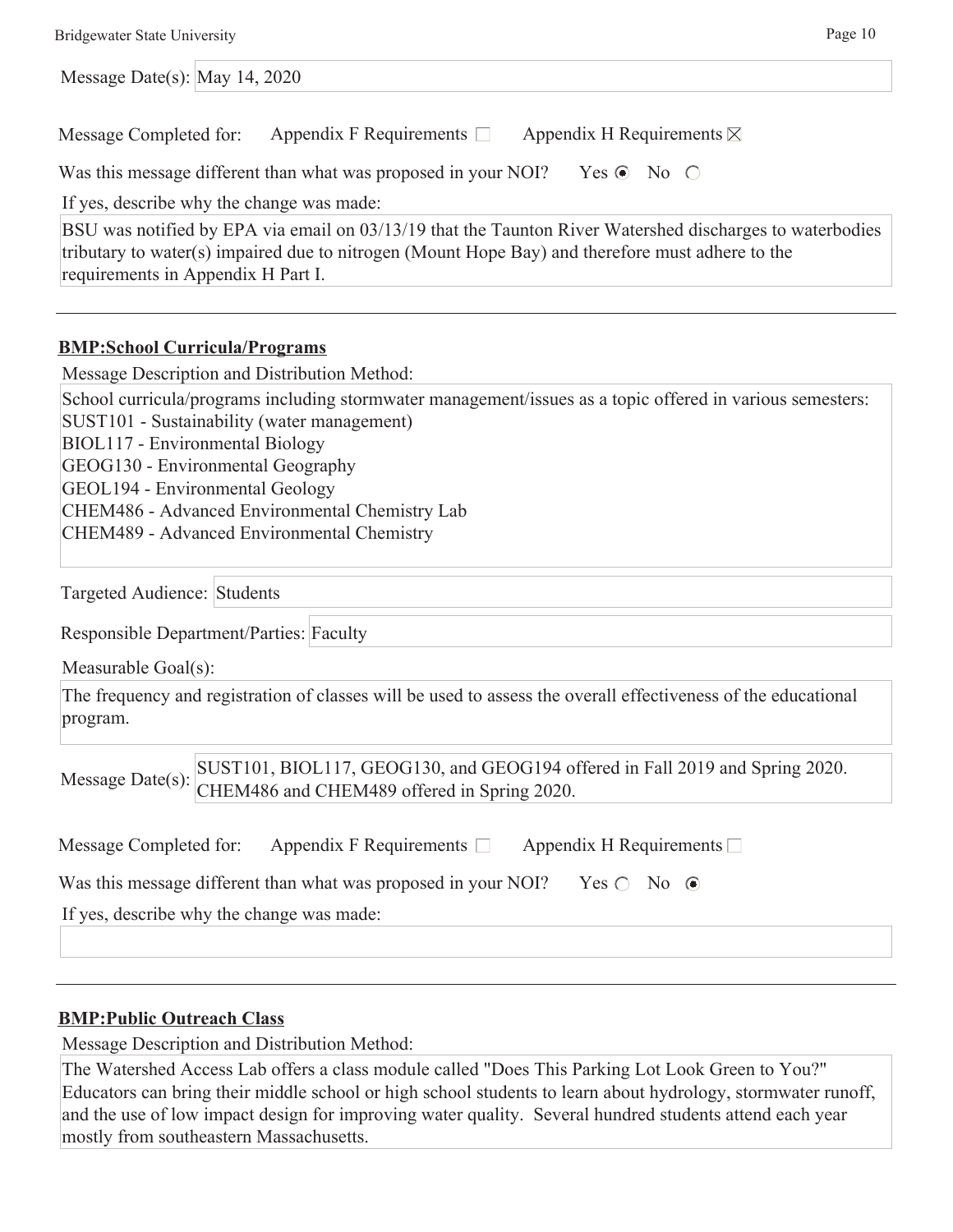| <b>Bridgewater State University</b> | Page $11$ |
|-------------------------------------|-----------|
|                                     |           |

Targeted Audience: Visitors

Responsible Department/Parties: Watershed Access Lab, Faculty

Measurable Goal(s):

The number of classes scheduled by educators each school year will be used to assess the overall effectiveness of the educational program.

Message Date(s): Scheduled by educators throughout the school year (all visits after February 15, 2020 were cancelled due to COVID-19)

|           |  | Message Completed for: Appendix F Requirements □ Appendix H Requirements □ |  |                |  |  |
|-----------|--|----------------------------------------------------------------------------|--|----------------|--|--|
|           |  |                                                                            |  |                |  |  |
| --- - - - |  |                                                                            |  | ----- -- -- -- |  |  |

Was this message different than what was proposed in your NOI? Yes  $\odot$  No  $\odot$ 

If yes, describe why the change was made:

This public education outreach opportunity was shared during a Stormwater Committee meeting.

#### **BMP:Webpage**

Message Description and Distribution Method:

Educational information on stormwater issues and management provided on dedicated stormwater webpage on BSU's website.

Targeted Audience: Faculty, staff, students, and visitors

Responsible Department/Parties: EH&S - Patricia Delaney

Measurable Goal(s):

A webpage visits tracker will be used to assess the overall effectiveness of the educational program.

Message Date(s): Webpage launched in June 2019

| Message Completed for: | Appendix F Requirements $\Box$ | Appendix H Requirements $\Box$ |
|------------------------|--------------------------------|--------------------------------|
|                        |                                |                                |

Was this message different than what was proposed in your NOI? Yes  $\bigcirc$  No  $\bigcirc$ 

If yes, describe why the change was made:

Webpage is still under development as all content needs to be universally accessible prior to posting. Additional content will be uploaded as it becomes finalized.

#### **BMP:Workshop**

Message Description and Distribution Method:

Workshop targeting stormwater issues and the Stormwater Management Program presented on campus.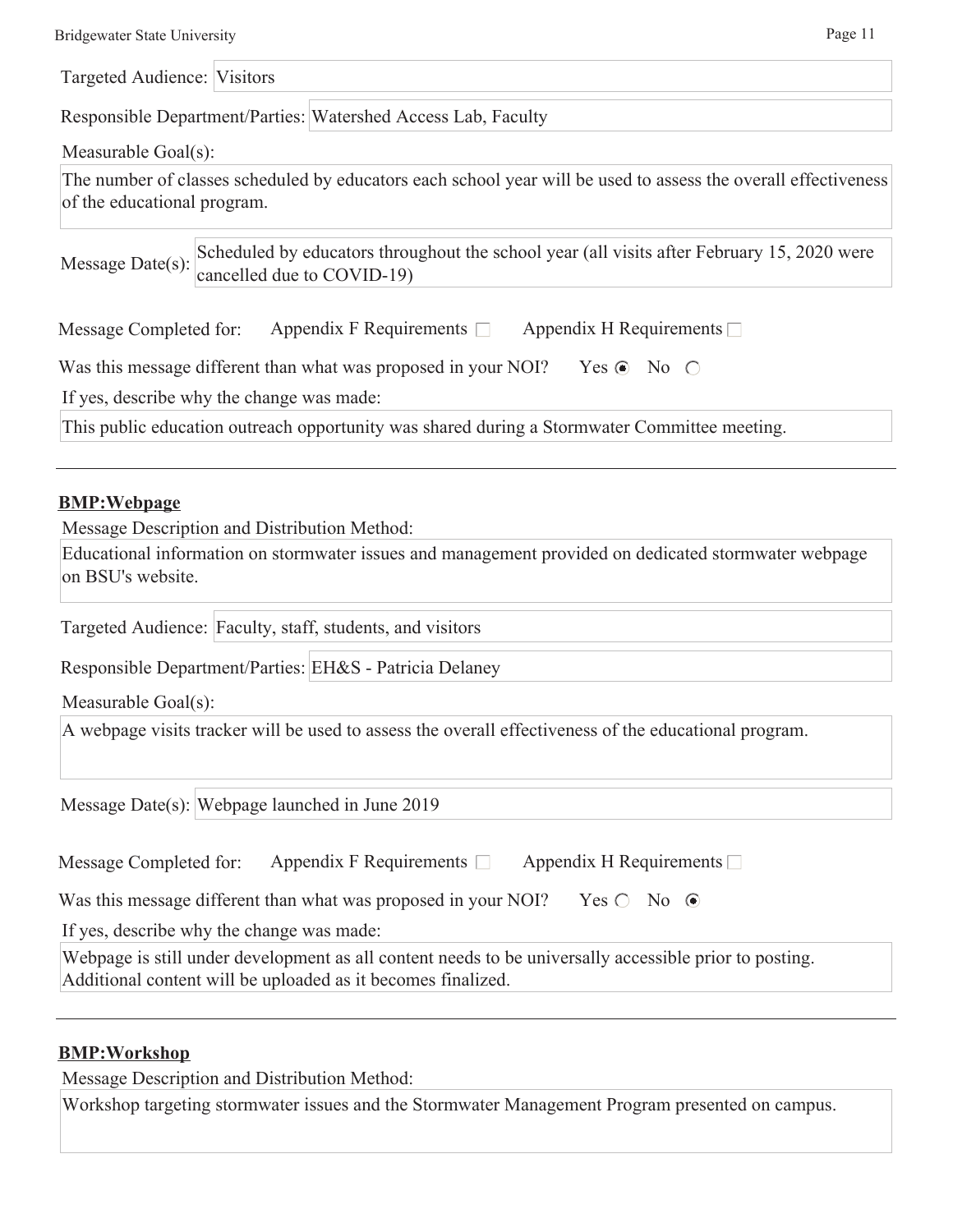Targeted Audience: Faculty, staff, students, and visitors

Responsible Department/Parties: EH&S - Patricia Delaney

Measurable Goal(s):

The number of attendees will be used to assess the overall effectiveness of the educational program.

Message Date(s): 04/29/20

| Message Completed for: | Appendix F Requirements $\Box$ | Appendix H Requirements $\Box$ |
|------------------------|--------------------------------|--------------------------------|
|                        |                                |                                |

If yes, describe why the change was made:

The workshop was incorporated with the Public Outreach and Participation Meeting to provide background information about why managing stormwater is important prior to reviewing elements of the SWMP and opening the meeting to questions and comments. This format was determined to be more efficient and effective to provide a more comprehensive experience for attendees going forward.

Add an Educational Message

## **MCM2: Public Participation**

Describe the opportunity provided for public involvement in the development of the Stormwater Management Program (SWMP) **during this reporting period**:

BSU Public Outreach and Participation Meeting was held virtually on 04/29/20. At the meeting, the BSU community was provided information and updates on the SWMP, on how to get involved, and to report stormwater-related problems or concerns to EH&S. Meeting attendees were encouraged to ask questions verbally or using the chat feature.

Was this opportunity different than what was proposed in your NOI? Yes  $\bigcirc$  No  $\bigcirc$ 

Describe any other public involvement or participation opportunities conducted **during this reporting period**: SWMP was publicly available at EH&S Office.

BSU Stormwater Management Program Committee met 8 times during the reporting period (08/27/19, 9/11/19, 10/15/19, 01/29/20, 02/11/20, 03/02/20, 05/18/20, 06/15/20) with an additional field screening preparation meeting (05/27/20). The last 3 Committee meetings were held virtually.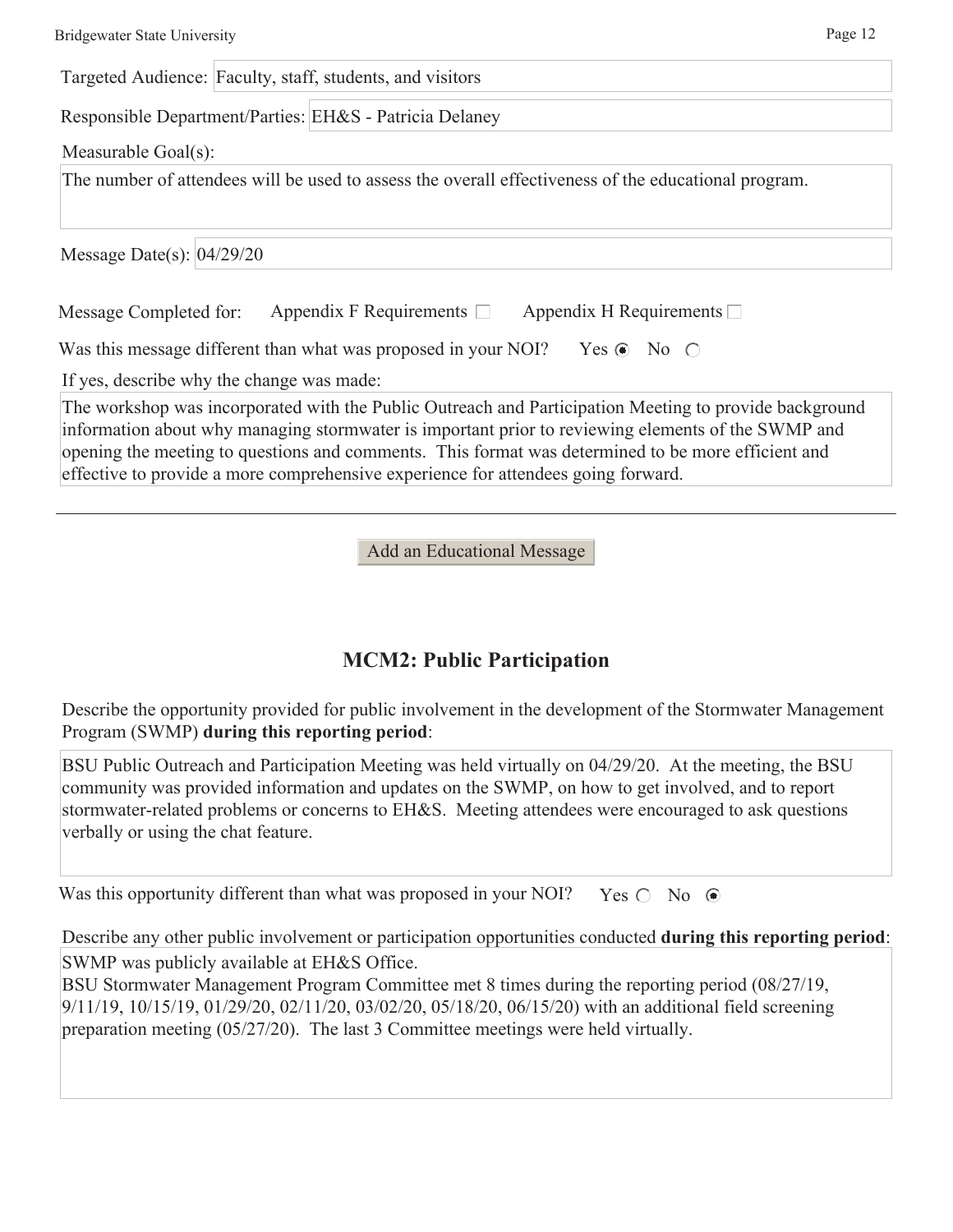## **MCM3: Illicit Discharge Detection and Elimination (IDDE)**

#### **Sanitary Sewer Overflows (SSOs)**

*Check off the box below if the statement is true.* 

 $\Box$  This SSO section is NOT applicable because we DO NOT have sanitary sewer

*Below, report on the number of SSOs identified in the MS4 system and removed <i>during this reporting period.* 

Number of SSOs identified: 0

Number of SSOs removed: 0

## **MS4 System Mapping**

*Below, check all that apply.* 

The following elements of the Phase I map have been completed:

- $\boxtimes$  Outfalls and receiving waters
- $\boxtimes$  Open channel conveyances
- $\boxtimes$  Interconnections
- $\boxtimes$  Municipally-owned stormwater treatment structures
- $\boxtimes$  Waterbodies identified by name and indication of all use impairments
- $\boxtimes$  Initial catchment delineations

*Optional:* Describe any additional progress you made on your map during this reporting period or provide additional status information regarding your map:

Made progress on mapping stormwater structures (manholes and catch basins) and piping throughout campus in an effort to refine the outfall and interconnection locations for dry weather screening and sampling

## **Screening of Outfalls/Interconnections**

*If conducted, please submit any outfall monitoring results from this reporting period. Outfall monitoring results should include the date, outfall/interconnection identifier, location, weather conditions at time of sampling, precipitation in previous 48 hours, field screening parameter results, and results from all analyses.* 

- The outfall screening data is attached to the email submission
- $\circ$  The outfall screening data can be found at the following website:

*Below, report on the number of outfalls/interconnections screened during this reporting period.* 

Number of outfalls screened: 29

## **Catchment Investigations**

*If conducted, please submit all data collected during this reporting period as part of the dry and wet weather investigations. Also include the presence or absence of System Vulnerability Factors for each catchment.*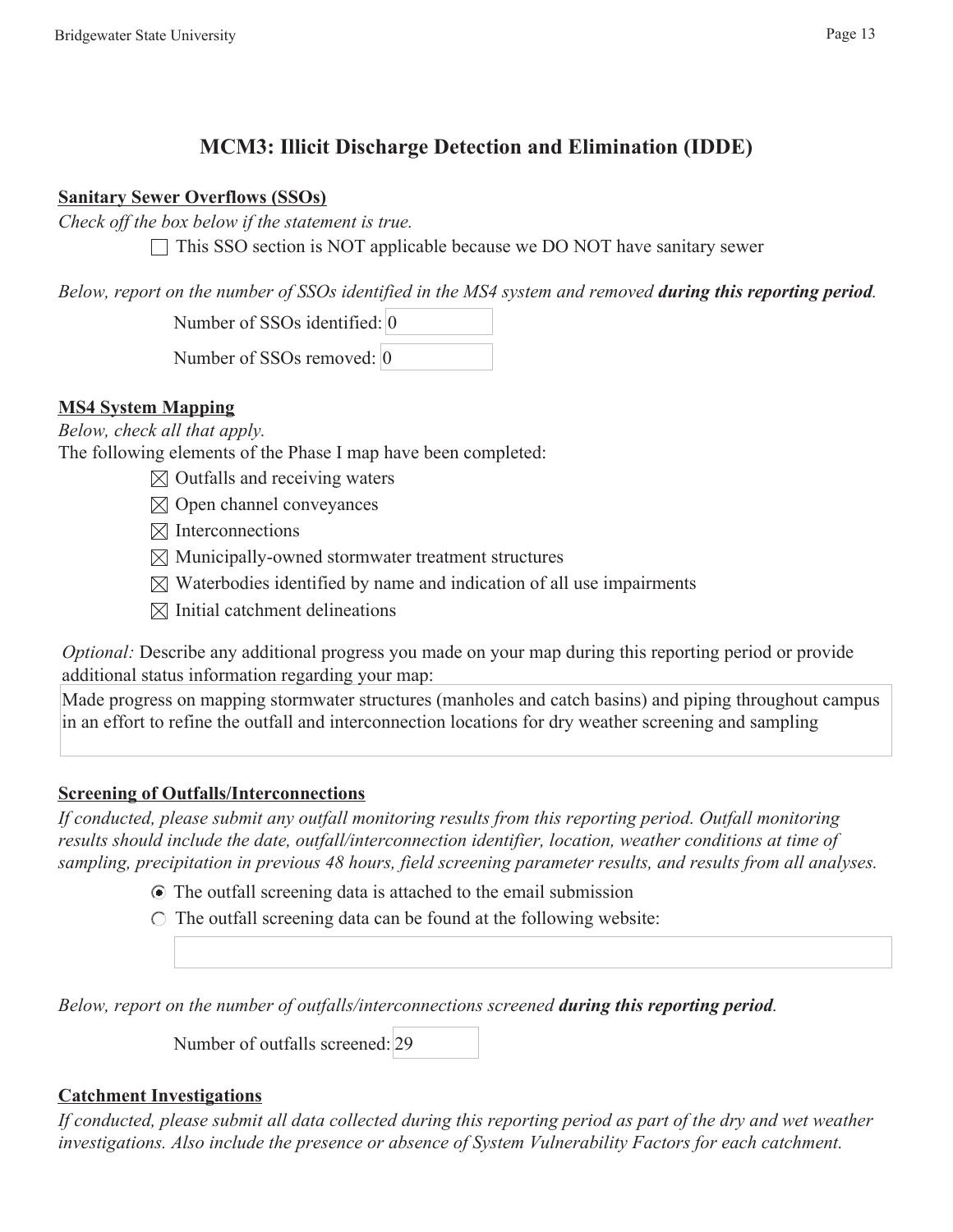- $\circ$  The catchment investigation data is attached to the email submission
- $\circ$  The catchment investigation data can be found at the following website:

*Below, report on the number of catchment investigations completed during this reporting period.* 

Number of catchment investigations completed this reporting period: 0

*Below, report on the percent of catchments investigated to date.* 

Percent of total catchments investigated: 0

*Optional:* Provide any additional information for clarity regarding the catchment investigations below:

Significant progress was made during this reporting period to refine BSU's system mapping and outfall/ interconnection locations for dry weather screening and sampling. BSU spent considerable effort to isolate its stormwater inputs to receiving waters and neighboring MS4s (including the Town of Bridgewater and MBTA) by carefully examining its system mapping and ultimately increasing the number of outfalls and interconnections in its inventory. By doing so, BSU was able to exclude some outfalls from dry weather screening and may find that the refinements will assist its catchment investigation efforts going forward.

#### **IDDE Progress**

*If illicit discharges were found, please submit a document describing work conducted over this reporting period, and cumulative to date, including location source; description of the discharge; method of discovery; date of discovery; and date of elimination, mitigation, or enforcement OR planned corrective measures and schedule of removal.* 

- $\circ$  The illicit discharge removal report is attached to the email submission
- $\circ$  The illicit discharge removal report can be found at the following website:

*Below, report on the number of illicit discharges identified and removed, along with the volume of sewage removed during this reporting period.* 

| Number of illicit discharges identified: 0 |             |
|--------------------------------------------|-------------|
| Number of illicit discharges removed: 0    |             |
| Estimated volume of sewage removed: 0      | gallons/day |

*Below, report on the total number of illicit discharges identified and removed to date. At a minimum, report on the number of illicit discharges identified and removed since the effective date of the permit (July 1, 2018).* 

Total number of illicit discharges identified: 0

Total number of illicit discharges removed: 0

*Optional:* Provide any additional information for clarity regarding illicit discharges identified, removed, or planned to be removed below:

The dry weather screening and sampling was completed during the reporting year. The full analytical results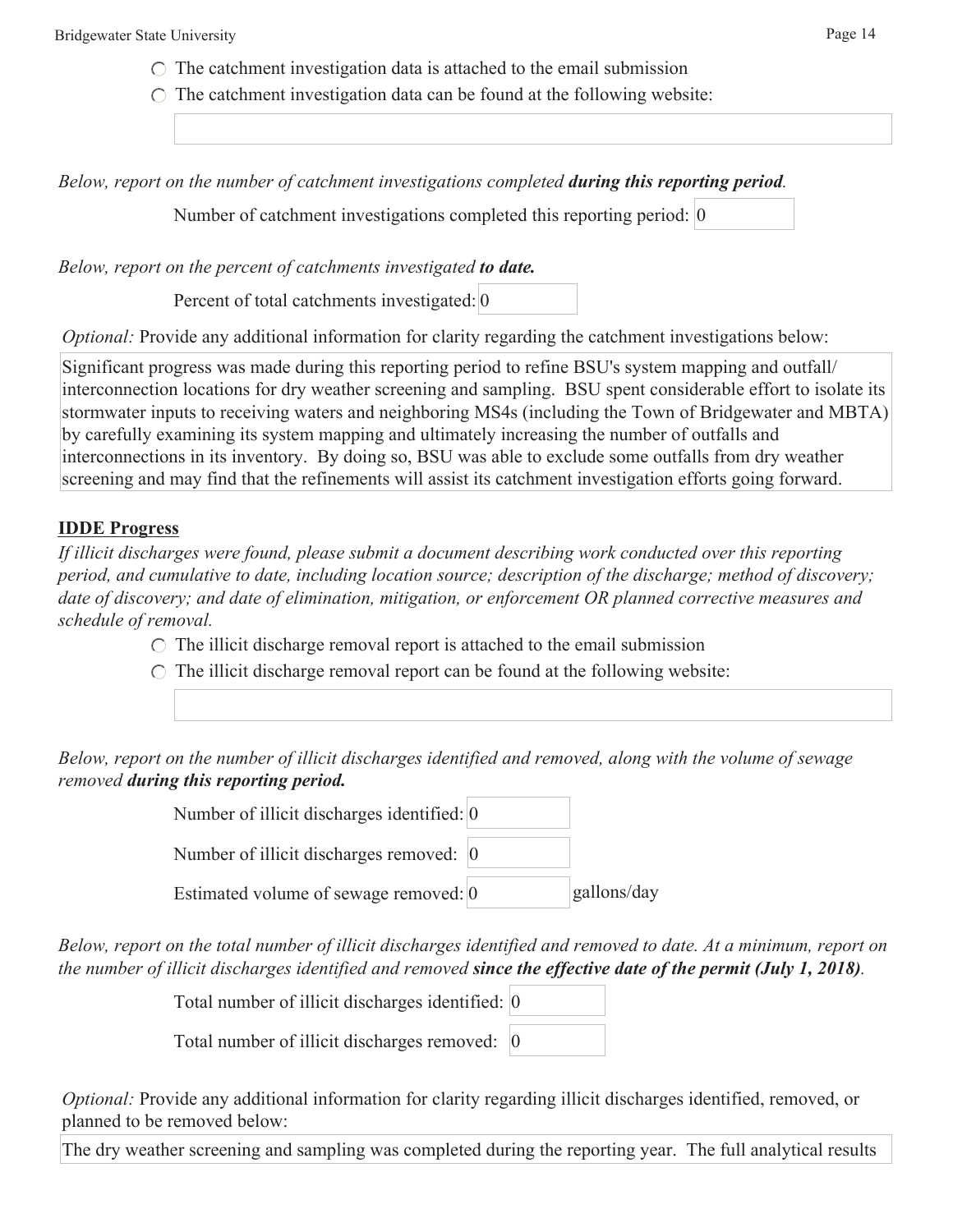from the laboratory were not provided in time to update the priority ranking. The priority ranking will be updated in Year 3. The outfall/interconnections where the sampling results indicated the flow to be considered highly likely to contain illicit discharges will be prioritized for investigation.

## **Employee Training**

Describe the frequency and type of employee training conducted **during the reporting period**:

Training was provided to Facilities Management staff (Management team, Grounds, Power Plant, Trades) on 3/10/20 providing information on the MS4 Program, BSU's IDDE Program and Good Housekeeping measures. Facilities Management staff are also trained annually on chemical hygiene and proper spill cleanup. Licensed applicators on BSU staff are trained annually on pesticide and fertilizer management.

## **MCM4: Construction Site Stormwater Runoff Control**

*Below, report on the construction site plan reviews, inspections, and enforcement actions completed <i>during this reporting period.* 

Number of site plan reviews completed: 0

Number of inspections completed: 0

Number of enforcement actions taken: 0

*Optional:* Enter any additional information relevant to construction site plan reviews, inspections, and enforcement actions:

The Owner's Project Manager (OPM) for the Division of Capital Asset Management and Maintenance (DCAMM) is on-site daily for the electrical upgrades project on campus that is being performed by DCAMM and their subs. DCAMM's OPM is involved in the oversight of the construction process and day-to-day compliance of this linear infrastructure upgrade project.

BSU has a Project Manager on-site daily for the Bear Paw/Field House project and is involved in the daily oversight and compliance of construction-related stormwater management.

## **MCM5: Post-Construction Stormwater Management in New Development and Redevelopment**

## **Ordinance or Regulatory Mechanism**

*Below, select the option that describes your ordinance or regulatory mechanism progress.* 

- $\circ$  Bylaw, ordinance, or regulations are updated and adopted consistent with permit requirements
- Bylaw, ordinance, or regulations are updated consistent with permit requirements but are not yet adopted
- $\circ$  Bylaw, ordinance, or regulations have not been updated or adopted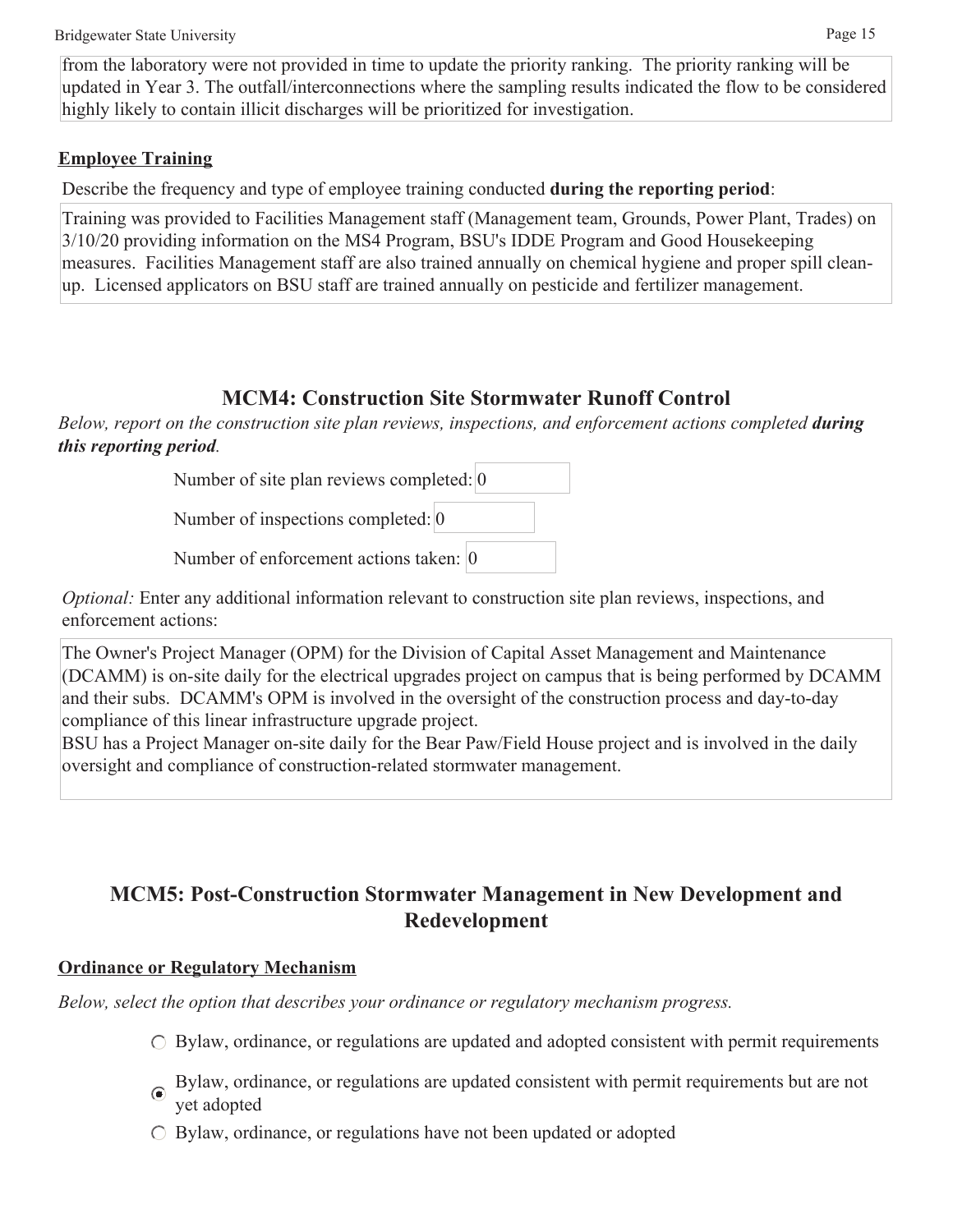#### **As-built Drawings**

Describe the measures the MS4 has utilized to require the submission of as-built drawings and ensure long term operation and maintenance of completed construction sites:

As-built drawings are required to be submitted at the conclusion of construction projects per the draft Post-Construction Stormwater Management in New Development and Redevelopment policy. Facilities Management will be responsible for the long-term O&M of stormwater BMPs at completed construction sites and will be added to the inventory of stormwater treatment structures for annual maintenance.

#### **Street Design and Parking Lots Report**

Describe the status of the street design and parking lots assessment due in year 4 of the permit term, including any planned or completed changes to local regulations and guidelines:

BSU will assess potential changes to street and parking lot design guidelines in years 3 and/or 4.

#### **Green Infrastructure Report**

Describe the status of the green infrastructure report due in year 4 of the permit term, including the findings and progress towards making the practice allowable:

As a non-traditional MS4, BSU is not required to meet the requirements of part 2.3.6.c.

#### **Retrofit Properties Inventory**

Describe the status of the inventory, due in year 4 of the permit term, of permittee-owned properties that could be modified or retrofitted with BMPs to mitigate impervious areas and report on any properties that have been modified or retrofitted:

BSU will evaluate campus properties that can be modified or retrofitted with BMPs to mitigate impervious areas in years 3 and/or 4.

## **MCM6: Good Housekeeping**

#### **Catch Basin Cleaning**

*Below, report on the number of catch basins inspected and cleaned, along with the total volume of material removed from the catch basins during this reporting period.* 

Number of catch basins inspected: 0

Number of catch basins cleaned: 0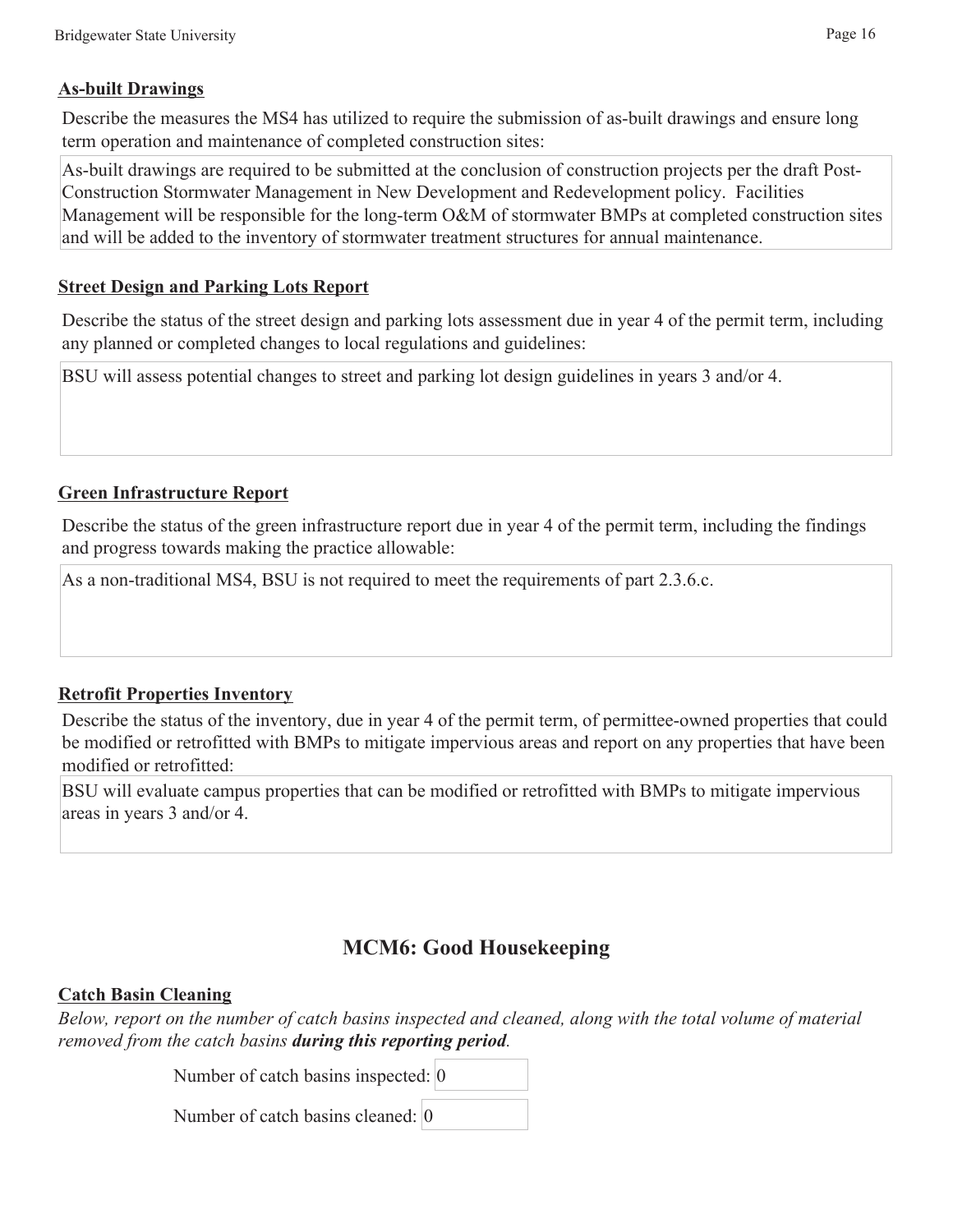*Below, report on the total number of catch basins in the MS4 system.* 

Total number of catch basins: 0

### *If applicable:*

Report on the actions taken if a catch basin sump is more than 50% full during two consecutive routine inspections/cleaning events:

#### **Street Sweeping**

*Report on street sweeping completed during this reporting period using one of the three metrics below.* 

| $\circ$ Number of miles cleaned:       |                |
|----------------------------------------|----------------|
| $\bigcirc$ Volume of material removed: | Select Units]  |
| $\circ$ Weight of material removed:    | [Select Units] |

#### **O&M Procedures and Inventory of Permittee-Owned Properties**

*Below, check all that apply.* 

The following permittee-owned properties have been inventoried:

- $\boxtimes$  Parks and open spaces
- $\boxtimes$  Buildings and facilities
- $\boxtimes$  Vehicles and equipment

The following O&M procedures for permittee-owned properties have been completed:

- $\boxtimes$  Parks and open spaces
- $\boxtimes$  Buildings and facilities
- $\boxtimes$  Vehicles and equipment

#### **Stormwater Pollution Prevention Plan (SWPPP)**

*Below, report on the number of site inspections for facilities that require a SWPPP completed during this reporting period.* 

Number of site inspections completed: 192

Describe any corrective actions taken at a facility with a SWPPP: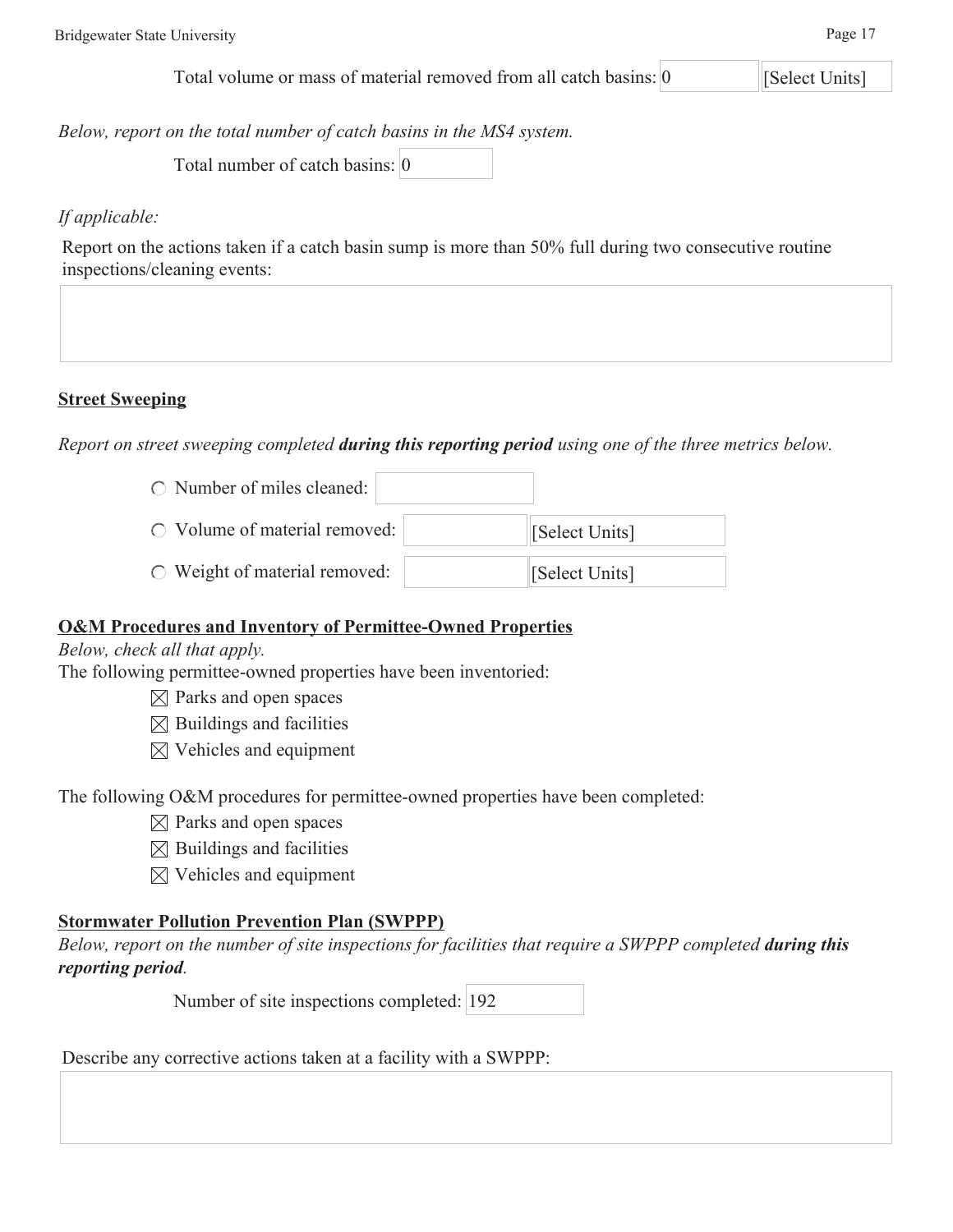## **Additional Information**

#### **Monitoring or Study Results**

*Results from any other stormwater or receiving water quality monitoring or studies conducted during the reporting period not otherwise mentioned above, where the data is being used to inform permit compliance or permit effectiveness must be attached.* 

- Not applicable
- $\circ$  The results from additional reports or studies are attached to the email submission

 $\circ$  The results from additional reports or studies can be found at the following website(s):

If such monitoring or studies were conducted on your behalf or if monitoring or studies conducted by other entities were reported to you, a brief description of the type of information gathered or received shall be described below:

## **Additional Information**

*Optional:* Enter any additional information relevant to your stormwater management program implementation during the reporting period. Include any BMP modifications made by the MS4 if not already discussed above:

Used motor oil from BSU fleet vehicles is sent off-site for recycling.

Recyclable materials are managed through the campus Recycling Program.

BSU installed 5 pet waste management stations at walking trails on campus in fall 2019. The stations include display signage related to pathogen messaging.

The target audience for the annual educational message in the spring on nitrogen-related maintenance practices for stormwater management was modified to the Facilities Maintenance Grounds staff, which handles all landscape maintenance on campus.

The 192 SWPPP inspections includes monthly underground storage tank inspections at two locations (the Operations Center and the Power Plant) and monthly inspections of diesel emergency generators at 14 locations throughout campus.

## **COVID-19 Impacts**

*Optional:* If any of the above year 2 requirements could not be completed due to the impacts of COVID-19, please identify the requirement that could not be completed, any actions taken to attempt to complete the requirement, and reason the requirement could not be completed below:

Several catch basins were informally inspected during site visits to refine system mapping and to screen each outfall and interconnection for dry weather sampling. However, due to shifting priorities of Facilities Management staff as a result of COVID-19, the naming convention of system structures could not be finalized and formal inspections of catch basins could not be completed this spring. As a result no catch basins were flagged for cleaning or re-stenciling within the reporting period.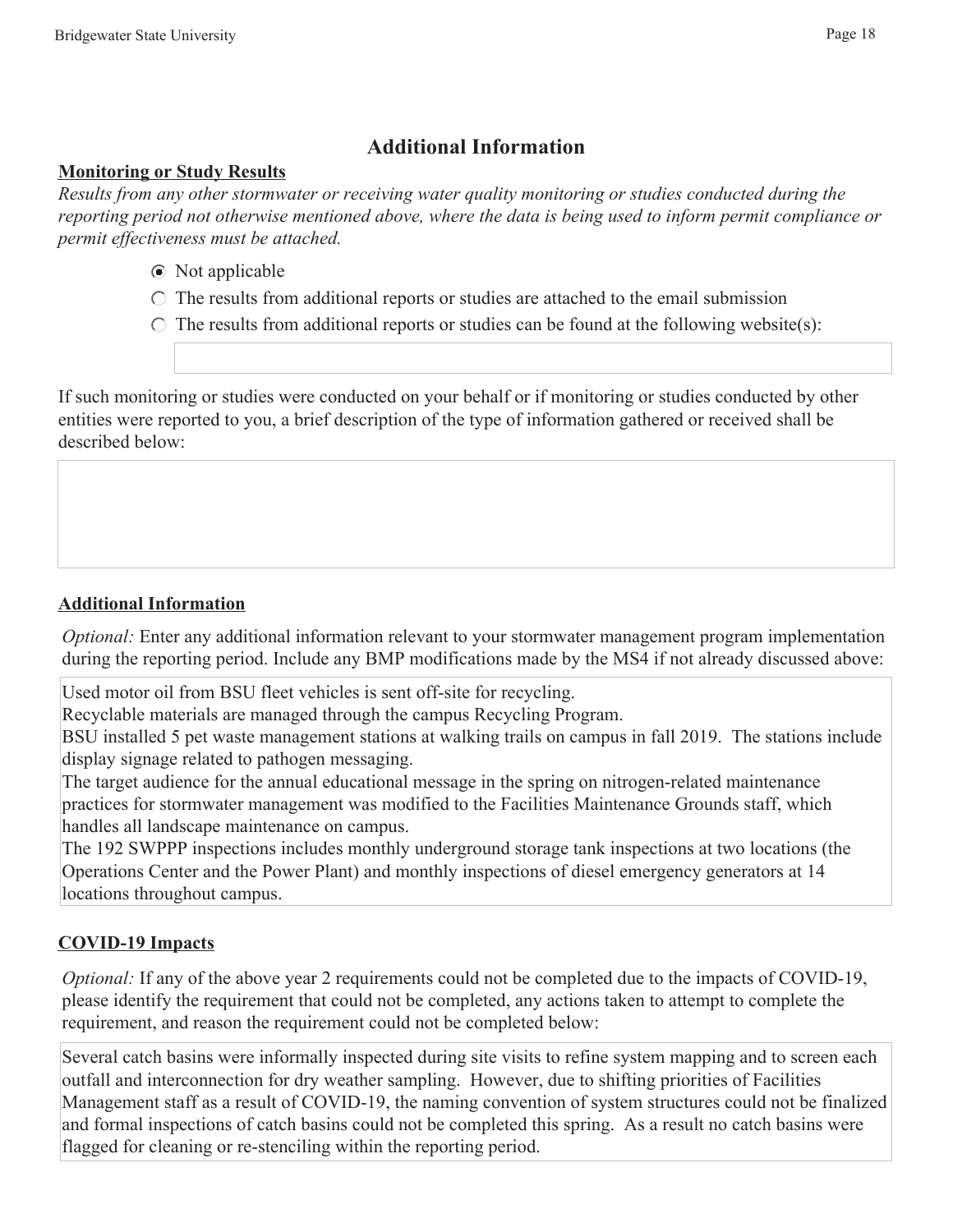BSU was unable to confirm that all curbed roadways on campus were swept according to the Town of Bridgewater's typical annual roadway maintenance program.

Annual Earth Day clean-up involving administrators, faculty, staff, students, and campus fraternities was canceled due to campus closure as a result of COVID-19.

### **Activities Planned for Next Reporting Period**

Please confirm that your SWMP has been, or will be, updated to comply with all applicable permit requirements including but not limited to the year 3 requirements summarized below. (Note: impaired waters and TMDL requirements are not listed below)

Yes, I agree  $\boxtimes$ 

- Inspect all outfalls/ interconnections (excluding Problem and Excluded outfalls) for the presence of dry weather flow
- Complete follow-up ranking as dry weather screening becomes available

## Annual Requirements

- Annual report submitted and available to the public
- Annual opportunity for public participation in review and implementation of SWMP
- Keep records relating to the permit available for 5 years and make available to the public
- Properly store and dispose of catch basin cleanings and street sweepings so they do not discharge to receiving waters
- Annual training to employees involved in IDDE program
- Update inventory of all known locations where SSOs have discharged to the MS4
- Continue public education and outreach program
- Update outfall and interconnection inventory and priority ranking and include data collected in connection with the dry weather screening and other relevant inspections conducted
- Implement IDDE program
- Review site plans of construction sites as part of the construction stormwater runoff control program
- Conduct site inspection of construction sites as necessary
- Inspect and maintain stormwater treatment structures
- Log catch basins cleaned or inspected
- Sweep all uncurbed streets at least annually
- Continue investigations of catchments associated with Problem Outfalls
- Review inventory of all permittee owned facilities in the categories of parks and open space, buildings and facilities, and vehicles and equipment; update if necessary

Provide any additional details on activities planned for permit year 3 below:

Facilities Management will complete the naming convention of system structures including catch basins, manholes, and treatment structures on campus to track inspections and maintenance going forward. BSU was unable to schedule a meeting with the Town of Bridgewater in year 2 to coordinate efforts around street sweeping, winter road maintenance, catchment investigations, SSO reporting, training and other points of coordination. BSU will attempt to meet with the Town in year 3.